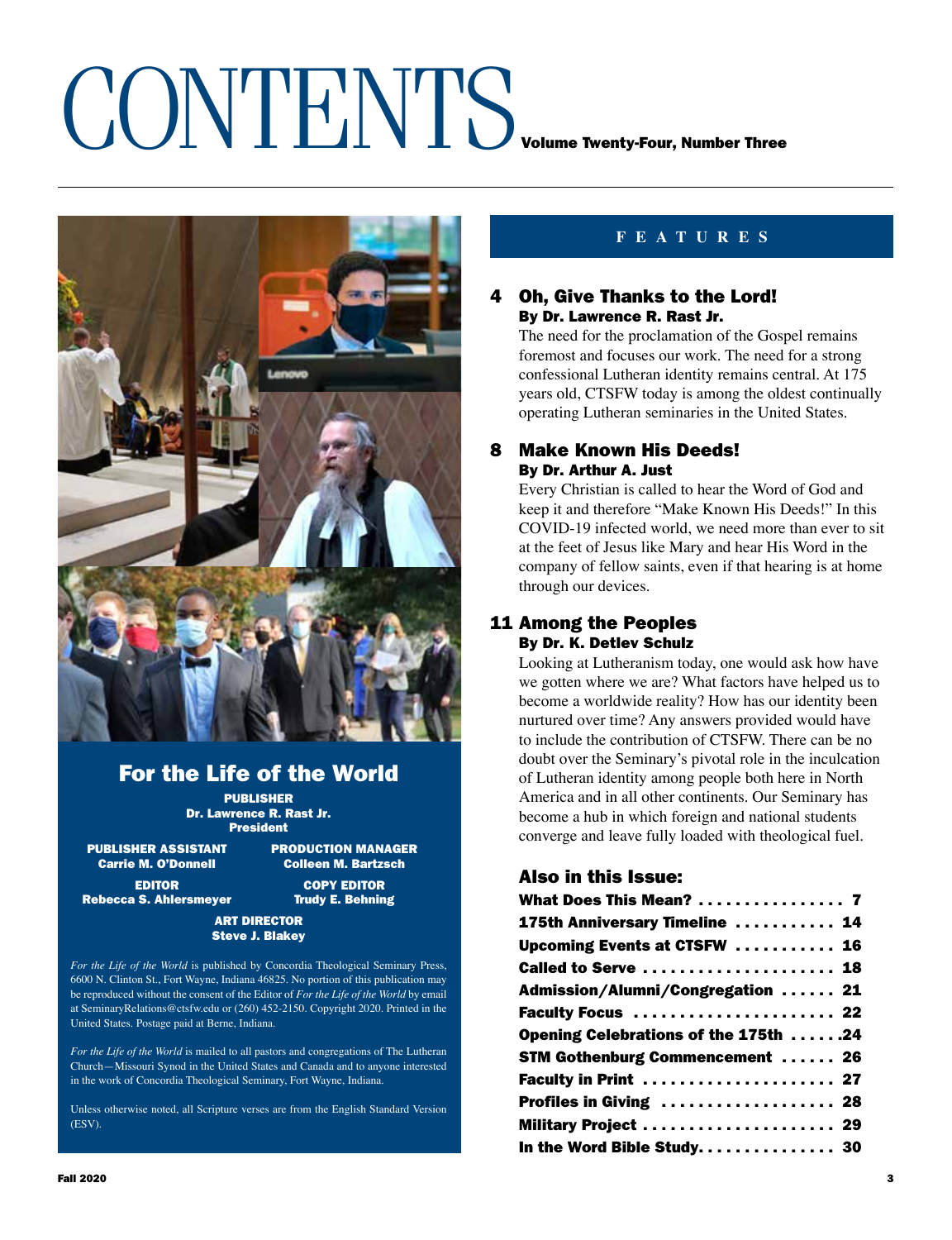# Among<br>the Peoples:

Reflecting on Our Seminary's Mission Responsibility

K. Detlev Schulz



ooking at Lutheranism today, one would ask<br>how have we gotten where we are? What factor<br>have helped us to become a worldwide reality? how have we gotten where we are? What factors How has our identity been nurtured over time?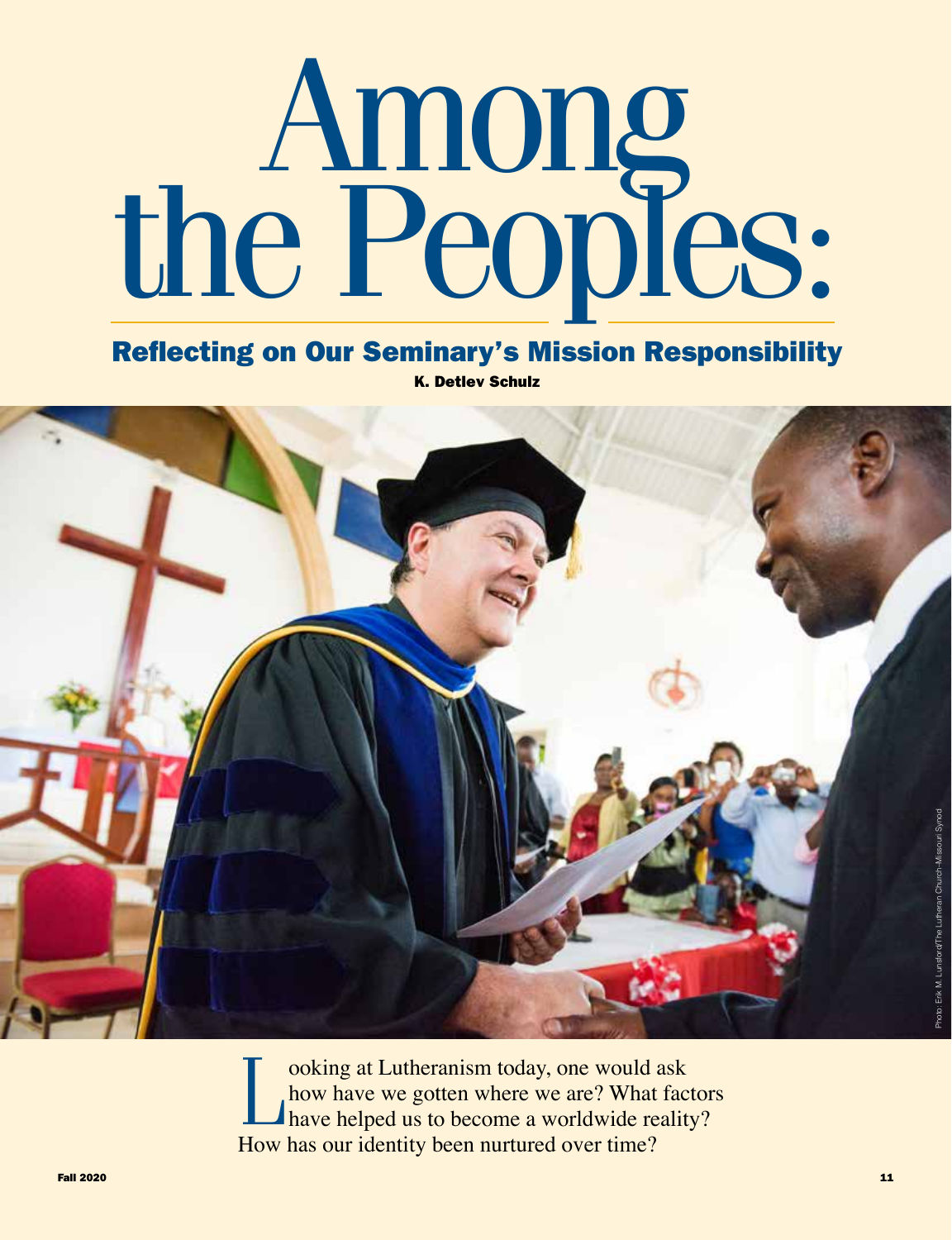

Through its programs (the Master<br>of Divinity, Master of Arts in<br>Deaconess Studies, the STM here<br>and in Gothenburg, the Doctor of<br>Ministry, and the PhD in Missiology<br>and Theological Studies), it sends<br>back home well-informe of Divinity, Master of Arts in Deaconess Studies, the STM here and in Gothenburg, the Doctor of Ministry, and the PhD in Missiology and Theological Studies), it sends back home well-informed and soundly-tested theologians who will confess with conviction their faith in the authority of Scripture and in the *Book of Concord* as the true explanation of Scripture. They affirm *sola gratia*, *sola fide*, and *solo verbo* not as mere slogans, but as true descriptions of how God grants salvation to humanity regardless of location and race.

Any answers provided would have to include the contribution of CTSFW. There can be no doubt over the Seminary's pivotal role in the inculcation of Lutheran identity among people both here in North America and in all other continents. Our Seminary has become a hub in which foreign and national students converge and leave fully loaded with theological fuel. That's how it has been for 175 years now. The Seminary receives these students with gratitude and joy. Through its programs (the Master of Divinity, Master of Arts in Deaconess Studies, the STM here and in Gothenburg, the Doctor of Ministry, and the PhD in Missiology and Theological Studies), it sends back home well-informed and soundly-tested theologians who will confess with conviction their faith in the authority of Scripture and in the *Book of Concord* as the true explanation of Scripture. They affirm *sola gratia*, *sola fide*, and *solo verbo* not as mere slogans, but as true descriptions of how God grants salvation to humanity regardless of location and race. Anyone who has attended our annual commencement ceremony has seen the pentecostal nature of our Seminary education as flags from the countries of graduating students are proudly displayed. This institution is here for all nations. From its humble beginnings in 1846 in a sleepy Midwestern town, who would have thought that the Seminary would make such an impact around the world!

A little peek into history offers insight into CTSFW's international impact. Seminary founder Wilhelm Löhe, a pastor of a small parish in a town called Neuendettelsau, in Southern Germany, pursued the vision to have Native Americans and German settlers in a faraway country hear the deeds of God. His famous treatise, *Three Books about the Church* (1845), expounded on this mission. He recognized that the Gospel he daily preached and taught has a universal call (*vocatio catholica*) and thus cannot be confined to a single location or people. He decided that he would embrace and promote this universal call by becoming a facilitator

for missions to North America, Papua New Guinea, and Australia, and our Seminary became a key component in that mission. From then on all theological education has had a missionary outlook to all nations. In its humble beginnings, our Seminary prepared young men for wherever there was a need for preachers: from Alabama and North Carolina to the freed slaves, to the Native Americans, from China to India, Nigeria, Ghana, and many other locations around the globe.

The universal and catholic call of the Gospel continues to this day. Psalm 105:1 underscores this "Oh give thanks to the Lord; call upon his name; make known his deeds among the peoples!" In Isaiah 56:7, we read that the Lord wants His house to "be called a house of prayer for all nations." The apostles Paul and Peter were guided in their missions to the Gentiles by the principle that God "is impartial" (Rom. 2:11; Gal. 2:6) and "in every nation anyone who fears him and does what is right is acceptable to him." (Acts 10:35). CTSFW is carrying on this biblical and missiological tradition. We are determined to uphold the universal call with a theological education that teaches young aspiring theologians the one true Gospel in Jesus Christ (Matt. 28:19-20). We are committed to lives of sacrificial service: on the side of the student leaving his family back home and on the side of faculty members who teach, travel, and write for all to hear and read what marvelous deeds the Lord has done.

This focus makes no regional or geographical exceptions. North America represents a mosaic of nations who now call this country their home. This is a nation of nations, representing a remarkable configuration of people with incredible diversity who are brought together to one essential commonality: our faith. We all hold sacred the Word of God, the Gospel, and the Sacraments. The Lord Himself told His disciples and us to keep a lookout for people around us who are not like us. These are the *ta ethne* and it behooves the preacher of the Gospel to know exactly who his audience is both in terms of cultural and racial identity. The Gospel is not preached in a void.